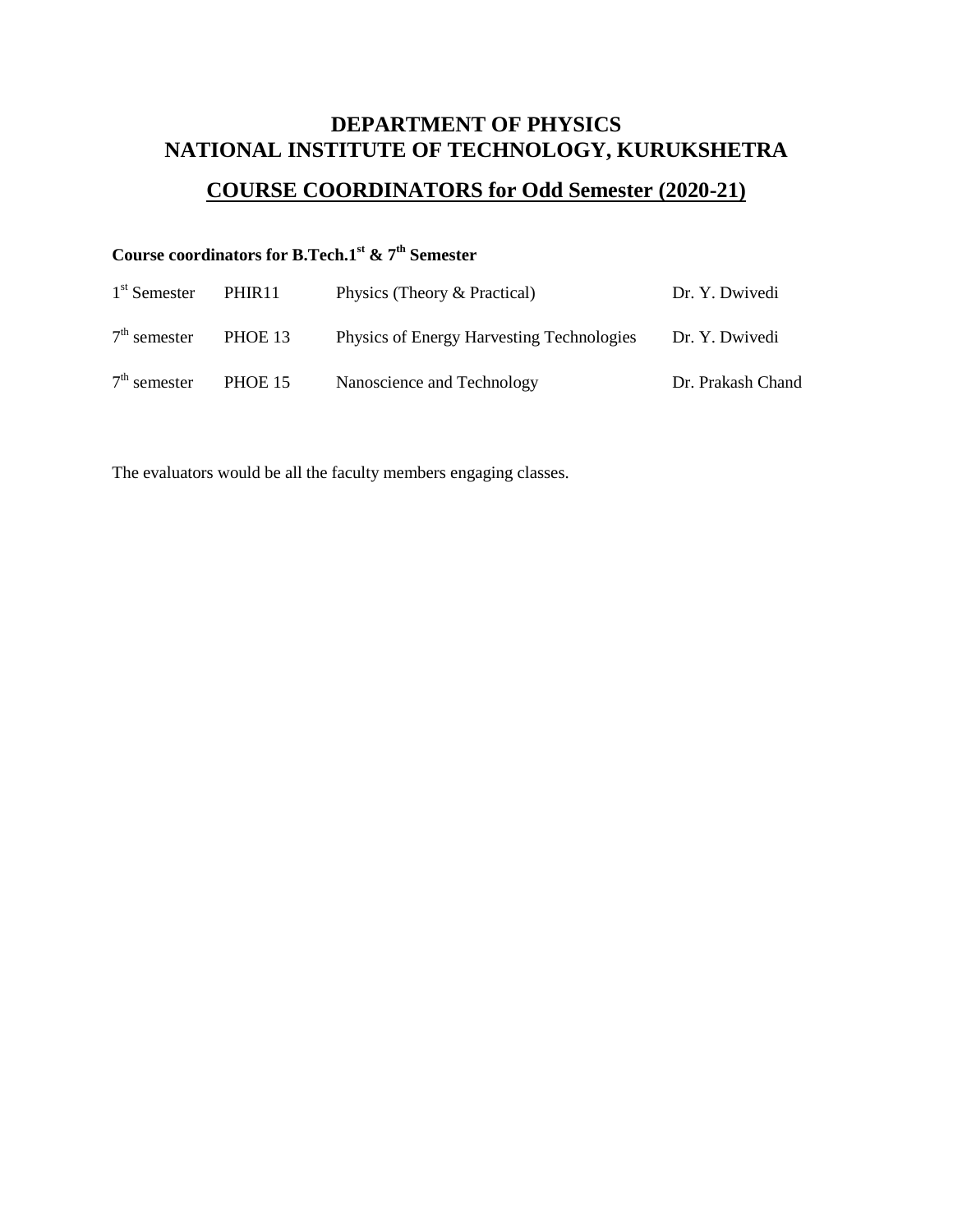### **COURSE COORDINATORS FOR M.Tech. 1stSemester 2020-2021 EXAMINATION**

| <b>First Semester</b> |                   |                                                          |                     |  |  |
|-----------------------|-------------------|----------------------------------------------------------|---------------------|--|--|
| Sr. No.               | <b>Course No.</b> | <b>Course Title</b>                                      | <b>Faculty</b>      |  |  |
| 1.                    | MPH1C01           | <b>Optoelectronic Devices</b>                            | Dr. Y. Dwivedi      |  |  |
| 2.                    | MPH1C03           | <b>Biomedical Instrumentation</b>                        | Prof. R.P.Chauhan   |  |  |
| 3.                    | MPH1C05           | Advanced Sensors and Technology                          | Prof.NeenaJaggi     |  |  |
|                       |                   | Elective - 1                                             |                     |  |  |
| 4.                    | MPH1E31           | <b>Transducers</b>                                       | Prof.Ashavani Kumar |  |  |
| 5.                    | MPH1E33           | <b>Computational Techniques</b>                          | Dr. Anurag Gaur     |  |  |
| 6.                    | MPH1E35           | <b>Advanced Analytical Tools</b>                         | Dr. Prakash Chand   |  |  |
|                       |                   | Elective - 2                                             |                     |  |  |
| 7 <sub>1</sub>        | MPH1E37           | <b>Signal Processing</b>                                 | Dr. AwnishTripathi  |  |  |
| 8.                    | MPH2E41           | <b>Technology For Medical Diagnostics</b><br>and Therapy | Dr. Prakash Chand   |  |  |
| 9.                    | MPH1E39           | Optical Imaging and Microscopy<br><b>Techniques</b>      | Dr. C.R. Mariappan  |  |  |
|                       |                   | <b>Seminar</b>                                           |                     |  |  |
| 10.                   | MPH1S07           | Seminar                                                  | Dr. Anurag Gaur     |  |  |
|                       |                   | Laboratory                                               |                     |  |  |
| 11.                   | MPH1L09           | <b>Instrumentation Lab-I</b>                             | Dr. AwnishTripathi  |  |  |

### **M.Tech. (Instrumentation)**